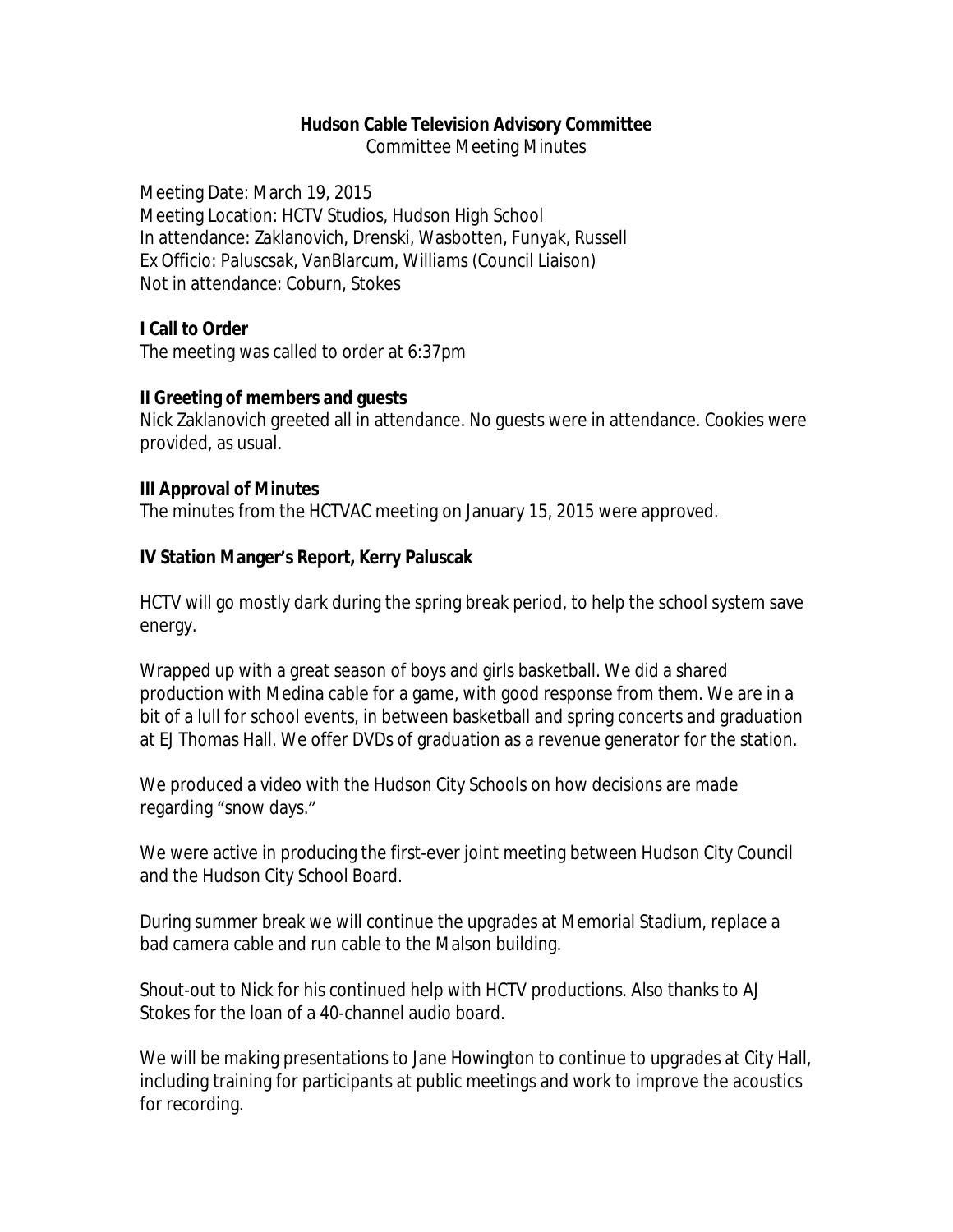Dan Williams reported that Council is reviewing a revision to legislation requiring all public meetings be video taped. While the intent of the original legislation was good, it was too broad, including Council retreats, cemetery board and other advisory committee meetings (Like HCTVAC) in the mix.

Frank Comeriato has been named Assistant City Manager for Operations. HCTV will report to him as part of a public works department. We will be able to utilize their staff as needed for administrative support.

Discussion of spring sports and difficulty of covering them. We do not have cable to the baseball field. Parents can sign out cameras, through public access, and tape sports and we'll help with graphics and post production.

Dan reported that Council hired a consultant to move forward with the Hudson fiberoptic initiative. The issue for HCTV is being able to receive revenue as part of a Hudson Fiber-Optic package. Otherwise we're losing the revenue from Cable as subscribers make the switch. Stay tuned.

# **V CAP Act Legislation Update and VI Time Warner/Comcast/Charter Update – Kerry Paluscsak**

Nothing new to report on either front.

# **VII Public Access Coordinator's Report – Barbara VanBlarcum**

Public access dropped off a bit in the cold months. The Unity Prayer service gets taped every year. Laurel Lake residents are producing a documentary on their landscape, memorial plantings and other aspects, including interviews.

Kiwanis Club taped a PSA on their winter basketball program.

Rotary will be taping interviews with companies making donations for their annual auction and Gala.

The owner of the King Guest House (Ms. Ren) is working on oral history projects, and is working with the archivist at the Library.

Terry Williams brought in former Cleveland broadcaster Art Schreiber to speak for the Society of the Blind (he was embedded on tour with the Beatles in the '60s). Terry is also working on a project on survivors of the Titanic.

Nick has produced many shows including presentations at the Library, Hudson Expo (with voice-overs and 2<sup>nd</sup> camera by Ellen Zaklanovich).

Working on project on the Safety Town history.

Dan suggested developing a program documenting the construction of the new Fire Department museum. Kerry will follow up with fire chief Jerry Varnes.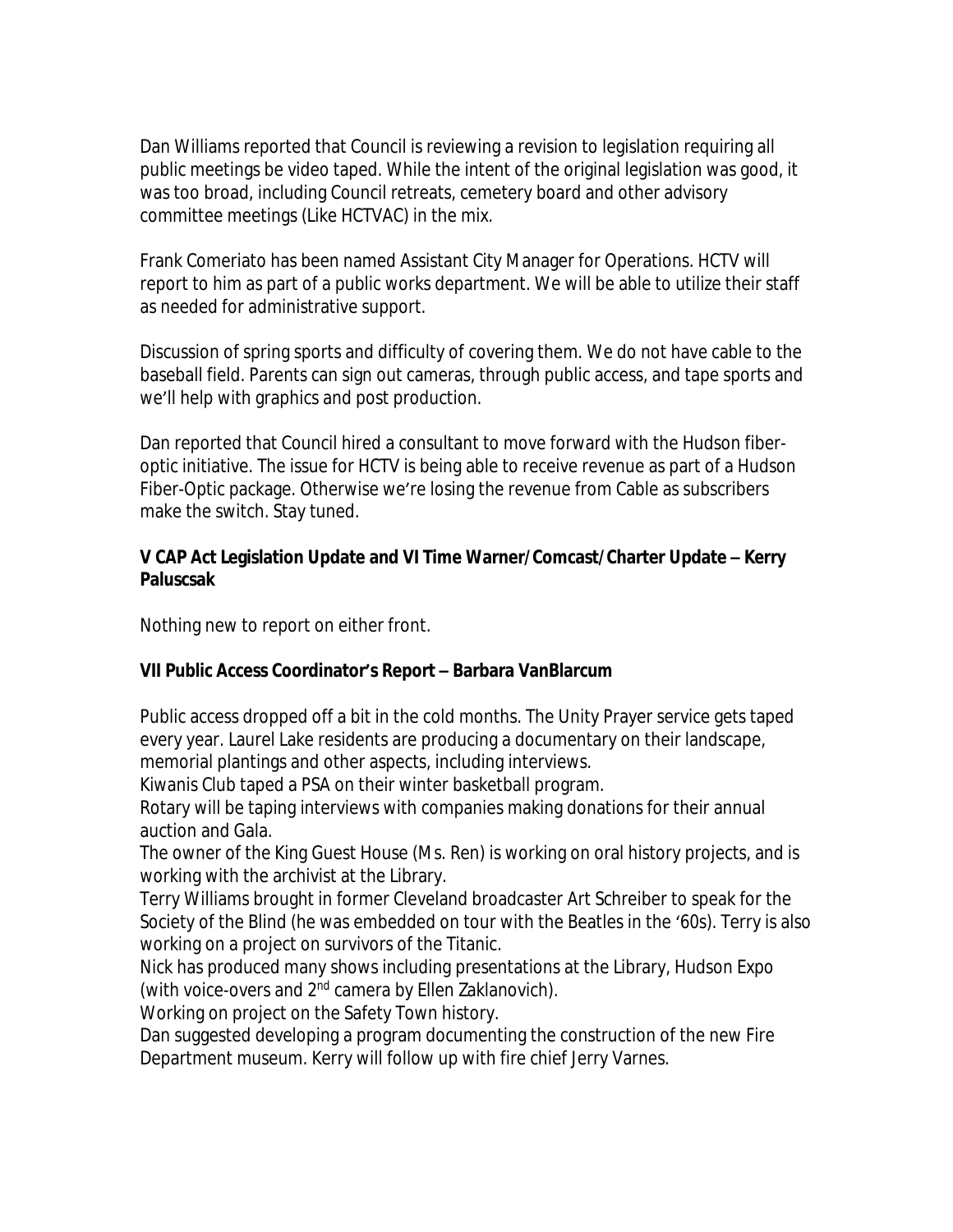# **VIII Community Organization Liaison**

Discussion about working with Newcomer's Club. Both John's and Thor's wives are active in the organization.

We continue to be active working with the Hudson Library to produce programs for them on their presentations and events.

Working with Kiwanis and the Hudson Fire Department to produce instructional videos on fire safety.

Working with the Hudson Society of Artists to record their classes and demonstrations.

We need to re-boot our efforts to have HCTVAC members go to community organization meetings to show them our capabilities and how they can get involved in producing their own public access programming. Jeff asked if we had a powerpoint or video presentation that could be used at these meetings.

# **IX Fundraising Development Update**

Nick has been working on the 1023EZ form for 501c(3) status for the "Friends of HCTV" group. Nick has also worked on articles of incorporation and will ask HCTVAC members to help in reviewing them. Nick is contacting the Friends of the Hudson Park to see how they responded to their application. Jeff will check with the Hudson High School Music Association for any guidance they can provide. Further discussion on structure of the two organizations (HCTV and "Friends").

Nick also suggested that our non-profit group should probably develop their own website. Nick is also getting ready to start contacting people to join the "Friends" board.

# **X Previous Meeting Follow-Up Discussions**

Kerry is developing a "soft roll-out" for the name and logo change to "Hudson Community Television." Thor suggested that we make sure that Council is in line with the name change.

Time Warner payment came in on time. It continues to be lower because of reduced cable subscriptions. Kerry reported that there might need to be budget adjustments in the fourth quarter.

Nick reported that the HCTV Viewer Survey would finally be posted on the city website. He provided copies of the survey questions and asked for review and additions/suggestions. John asked if there could be demographic questions included.

Jeff presented a motion to ask Council for money for advertising the survey (attached). Nick seconded. Discussion followed. Dan suggested that Council would probably not approve the expenditure. Questions were asked about promoting the survey through